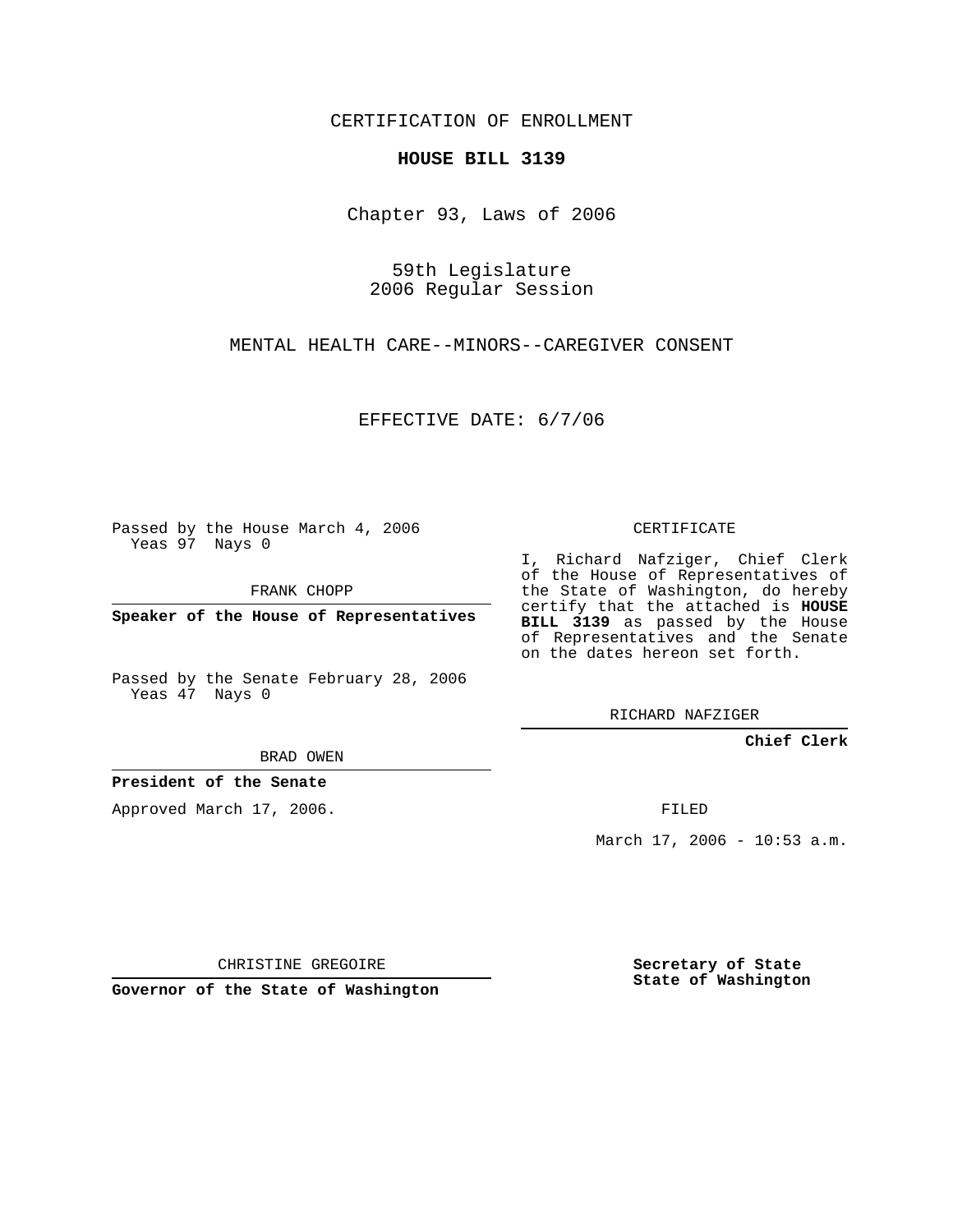## **HOUSE BILL 3139** \_\_\_\_\_\_\_\_\_\_\_\_\_\_\_\_\_\_\_\_\_\_\_\_\_\_\_\_\_\_\_\_\_\_\_\_\_\_\_\_\_\_\_\_\_

\_\_\_\_\_\_\_\_\_\_\_\_\_\_\_\_\_\_\_\_\_\_\_\_\_\_\_\_\_\_\_\_\_\_\_\_\_\_\_\_\_\_\_\_\_

## AS AMENDED BY THE SENATE

Passed Legislature - 2006 Regular Session

## **State of Washington 59th Legislature 2006 Regular Session**

**By** Representatives Pettigrew, Haler, Dickerson, Kagi, Dunn, Walsh, Darneille, Roberts, Hinkle, Morrell and Kenney

Read first time 01/23/2006. Referred to Committee on Children & Family Services.

 AN ACT Relating to kinship caregivers' consent for mental health care of minors; and amending RCW 7.70.065, 71.34.020, 71.34.500, and 71.34.530.

BE IT ENACTED BY THE LEGISLATURE OF THE STATE OF WASHINGTON:

 **Sec. 1.** RCW 7.70.065 and 2005 c 440 s 2 are each amended to read as follows:

 (1) Informed consent for health care for a patient who is not competent, as defined in RCW 11.88.010(1)(e), to consent may be obtained from a person authorized to consent on behalf of such patient. (a) Persons authorized to provide informed consent to health care on behalf of a patient who is not competent to consent, based upon a reason other than incapacity as defined in RCW 11.88.010(1)(d), shall be a member of one of the following classes of persons in the following order of priority:

(i) The appointed guardian of the patient, if any;

 (ii) The individual, if any, to whom the patient has given a durable power of attorney that encompasses the authority to make health care decisions;

(iii) The patient's spouse;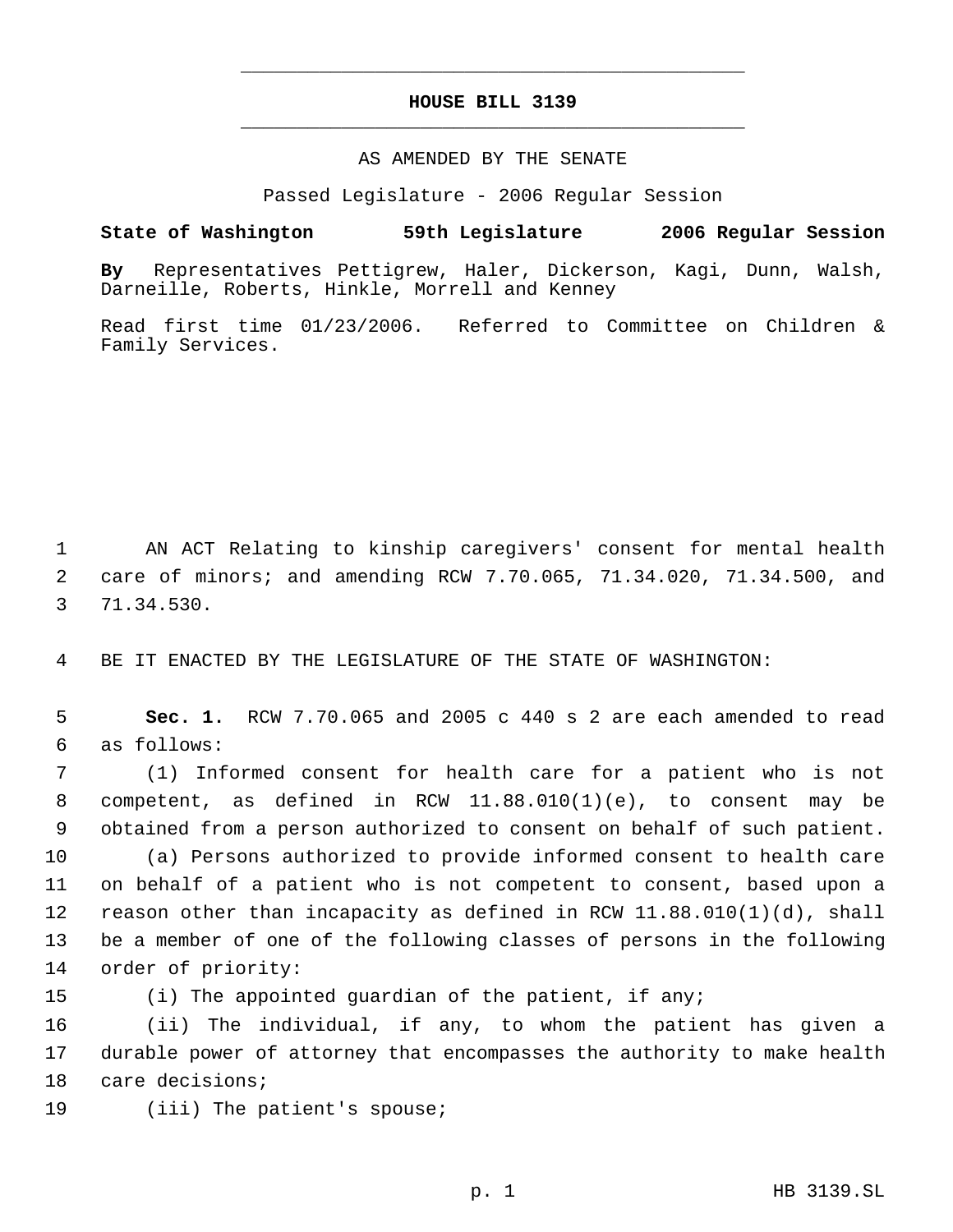(iv) Children of the patient who are at least eighteen years of age;

(v) Parents of the patient; and

(vi) Adult brothers and sisters of the patient.

 (b) If the health care provider seeking informed consent for proposed health care of the patient who is not competent to consent under RCW 11.88.010(1)(e), other than a person determined to be incapacitated because he or she is under the age of majority and who is not otherwise authorized to provide informed consent, makes reasonable efforts to locate and secure authorization from a competent person in the first or succeeding class and finds no such person available, authorization may be given by any person in the next class in the order of descending priority. However, no person under this section may provide informed consent to health care:

 (i) If a person of higher priority under this section has refused to give such authorization; or

 (ii) If there are two or more individuals in the same class and the decision is not unanimous among all available members of that class.

 (c) Before any person authorized to provide informed consent on behalf of a patient not competent to consent under RCW 11.88.010(1)(e), other than a person determined to be incapacitated because he or she is under the age of majority and who is not otherwise authorized to provide informed consent, exercises that authority, the person must first determine in good faith that that patient, if competent, would consent to the proposed health care. If such a determination cannot be made, the decision to consent to the proposed health care may be made only after determining that the proposed health care is in the patient's best interests.

 (2) Informed consent for health care, including mental health care, for a patient who is not competent, as defined in RCW 11.88.010(1)(e), because he or she is under the age of majority and who is not otherwise authorized to provide informed consent, may be obtained from a person authorized to consent on behalf of such a patient.

 (a) Persons authorized to provide informed consent to health care, 35 including mental health care, on behalf of a patient who is incapacitated, as defined in RCW 11.88.010(1)(e), because he or she is under the age of majority and who is not otherwise authorized to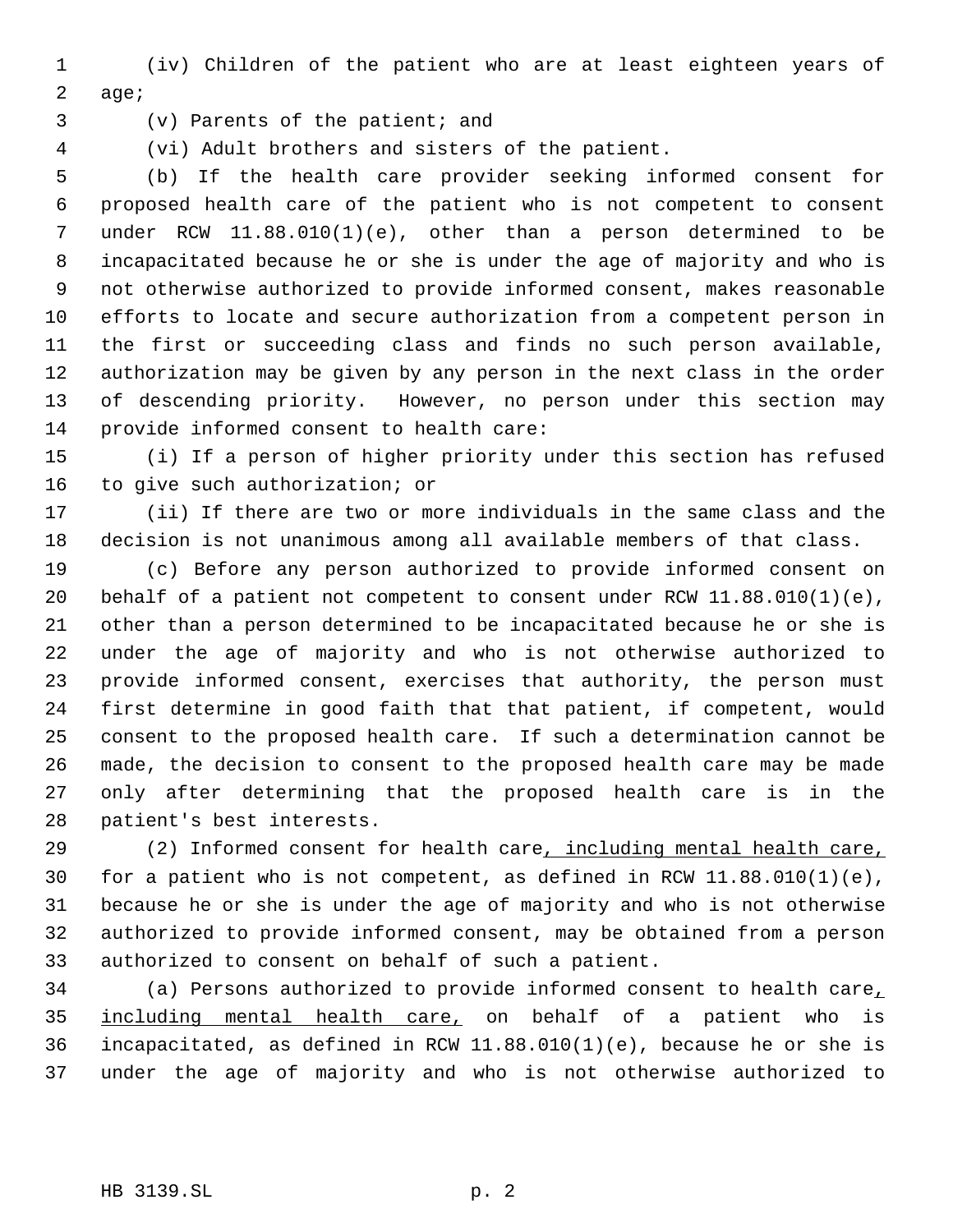provide informed consent, shall be a member of one of the following classes of persons in the following order of priority:

 (i) The appointed guardian, or legal custodian authorized pursuant to Title 26 RCW, of the minor patient, if any;

 (ii) A person authorized by the court to consent to medical care for a child in out-of-home placement pursuant to chapter 13.32A or 13.34 RCW, if any;

8 (iii) Parents of the minor patient;

 (iv) The individual, if any, to whom the minor's parent has given a signed authorization to make health care decisions for the minor patient; and

 (v) A competent adult representing himself or herself to be a relative responsible for the health care of such minor patient or a competent adult who has signed and dated a declaration under penalty of perjury pursuant to RCW 9A.72.085 stating that the adult person is a relative responsible for the health care of the minor patient. Such declaration shall be effective for up to six months from the date of the declaration.

 (b) A health care provider may, but is not required to, rely on the representations or declaration of a person claiming to be a relative 21 responsible for the care of the minor patient, under  $(a)(v)$  of this subsection, if the health care provider does not have actual notice of the falsity of any of the statements made by the person claiming to be a relative responsible for the health care of the minor patient.

 (c) A health care facility or a health care provider may, in its discretion, require documentation of a person's claimed status as being a relative responsible for the health care of the minor patient. However, there is no obligation to require such documentation.

 (d) The health care provider or health care facility where services are rendered shall be immune from suit in any action, civil or criminal, or from professional or other disciplinary action when such reliance is based on a declaration signed under penalty of perjury pursuant to RCW 9A.72.085 stating that the adult person is a relative 34 responsible for the health care of the minor patient under  $(a)(v)$  of this subsection.

 (3) For the purposes of this section, "health care," "health care provider," and "health care facility" shall be defined as established in RCW 70.02.010.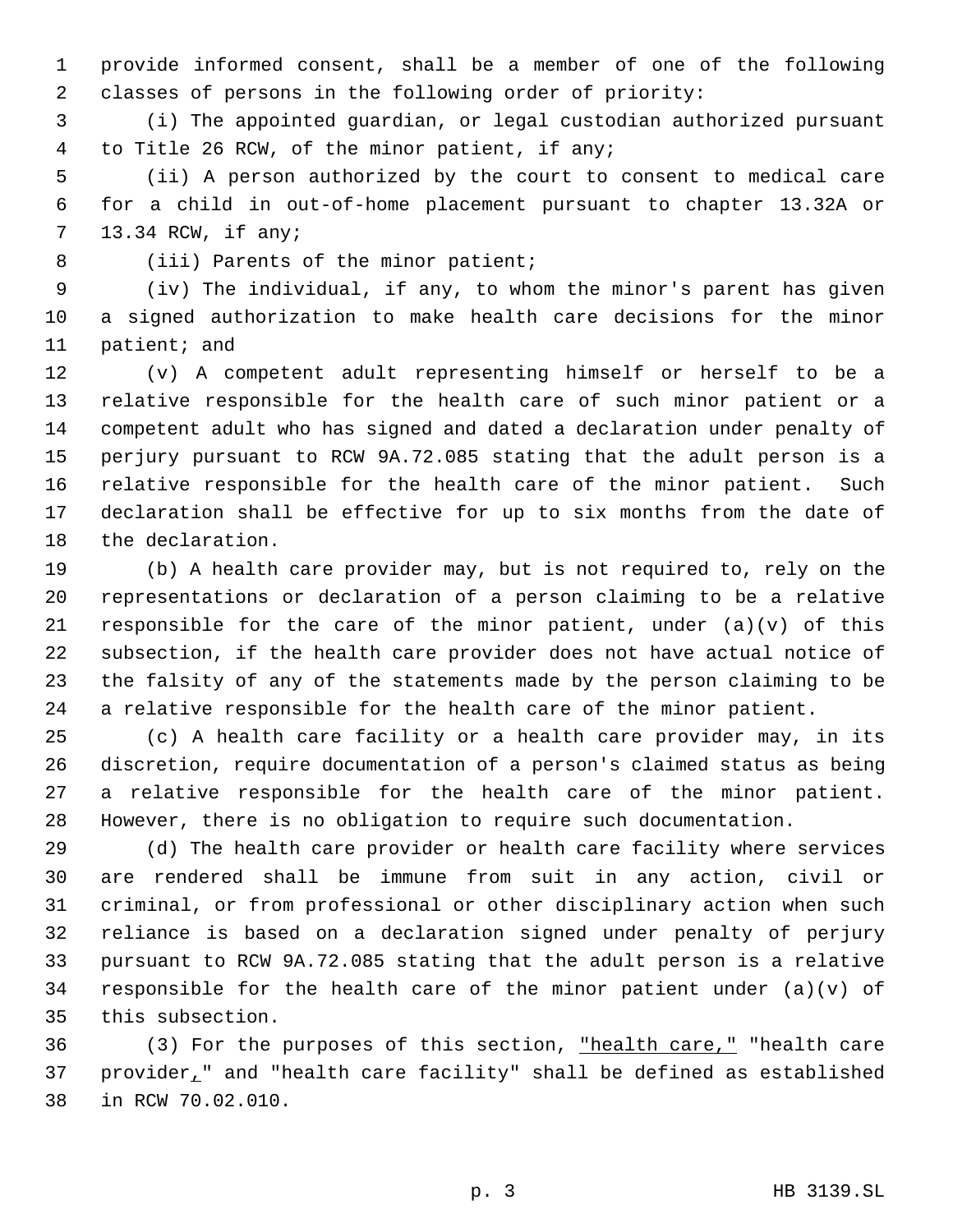**Sec. 2.** RCW 71.34.020 and 1998 c 296 s 8 are each amended to read as follows:

 Unless the context clearly requires otherwise, the definitions in this section apply throughout this chapter.

 (1) "Child psychiatrist" means a person having a license as a physician and surgeon in this state, who has had graduate training in child psychiatry in a program approved by the American Medical Association or the American Osteopathic Association, and who is board eligible or board certified in child psychiatry.

(2) "Children's mental health specialist" means:

 (a) A mental health professional who has completed a minimum of one hundred actual hours, not quarter or semester hours, of specialized training devoted to the study of child development and the treatment of children; and

 (b) A mental health professional who has the equivalent of one year of full-time experience in the treatment of children under the supervision of a children's mental health specialist.

 (3) "Commitment" means a determination by a judge or court commissioner, made after a commitment hearing, that the minor is in need of inpatient diagnosis, evaluation, or treatment or that the minor is in need of less restrictive alternative treatment.

22 (4) "((County-)) Designated mental health professional" means a mental health professional designated by one or more counties to 24 perform the functions of a ((county-)) designated mental health professional described in this chapter.

 (5) "Department" means the department of social and health services.

 (6) "Evaluation and treatment facility" means a public or private facility or unit that is certified by the department to provide emergency, inpatient, residential, or outpatient mental health evaluation and treatment services for minors. A physically separate and separately-operated portion of a state hospital may be designated as an evaluation and treatment facility for minors. A facility which is part of or operated by the department or federal agency does not require certification. No correctional institution or facility, juvenile court detention facility, or jail may be an evaluation and treatment facility within the meaning of this chapter.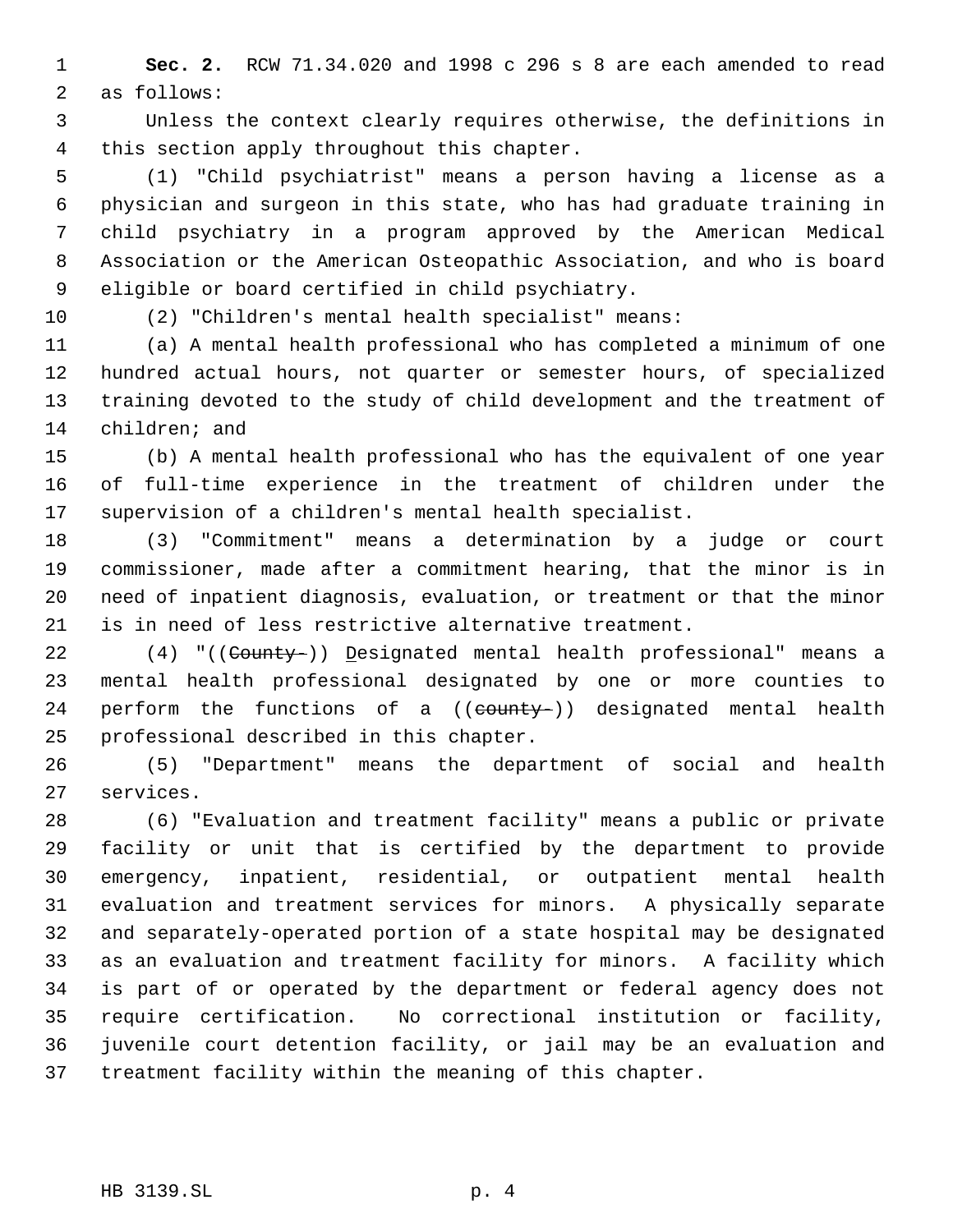(7) "Evaluation and treatment program" means the total system of services and facilities coordinated and approved by a county or combination of counties for the evaluation and treatment of minors under this chapter.

 (8) "Gravely disabled minor" means a minor who, as a result of a mental disorder, is in danger of serious physical harm resulting from a failure to provide for his or her essential human needs of health or safety, or manifests severe deterioration in routine functioning evidenced by repeated and escalating loss of cognitive or volitional control over his or her actions and is not receiving such care as is essential for his or her health or safety.

 (9) "Inpatient treatment" means twenty-four-hour-per-day mental health care provided within a general hospital, psychiatric hospital, or residential treatment facility certified by the department as an evaluation and treatment facility for minors.

 (10) "Less restrictive alternative" or "less restrictive setting" means outpatient treatment provided to a minor who is not residing in a facility providing inpatient treatment as defined in this chapter.

 (11) "Likelihood of serious harm" means either: (a) A substantial risk that physical harm will be inflicted by an individual upon his or her own person, as evidenced by threats or attempts to commit suicide or inflict physical harm on oneself; (b) a substantial risk that physical harm will be inflicted by an individual upon another, as evidenced by behavior which has caused such harm or which places another person or persons in reasonable fear of sustaining such harm; or (c) a substantial risk that physical harm will be inflicted by an individual upon the property of others, as evidenced by behavior which has caused substantial loss or damage to the property of others.

 (12) "Medical necessity" for inpatient care means a requested service which is reasonably calculated to: (a) Diagnose, correct, cure, or alleviate a mental disorder; or (b) prevent the worsening of mental conditions that endanger life or cause suffering and pain, or result in illness or infirmity or threaten to cause or aggravate a handicap, or cause physical deformity or malfunction, and there is no adequate less restrictive alternative available.

 (13) "Mental disorder" means any organic, mental, or emotional impairment that has substantial adverse effects on an individual's cognitive or volitional functions. The presence of alcohol abuse, drug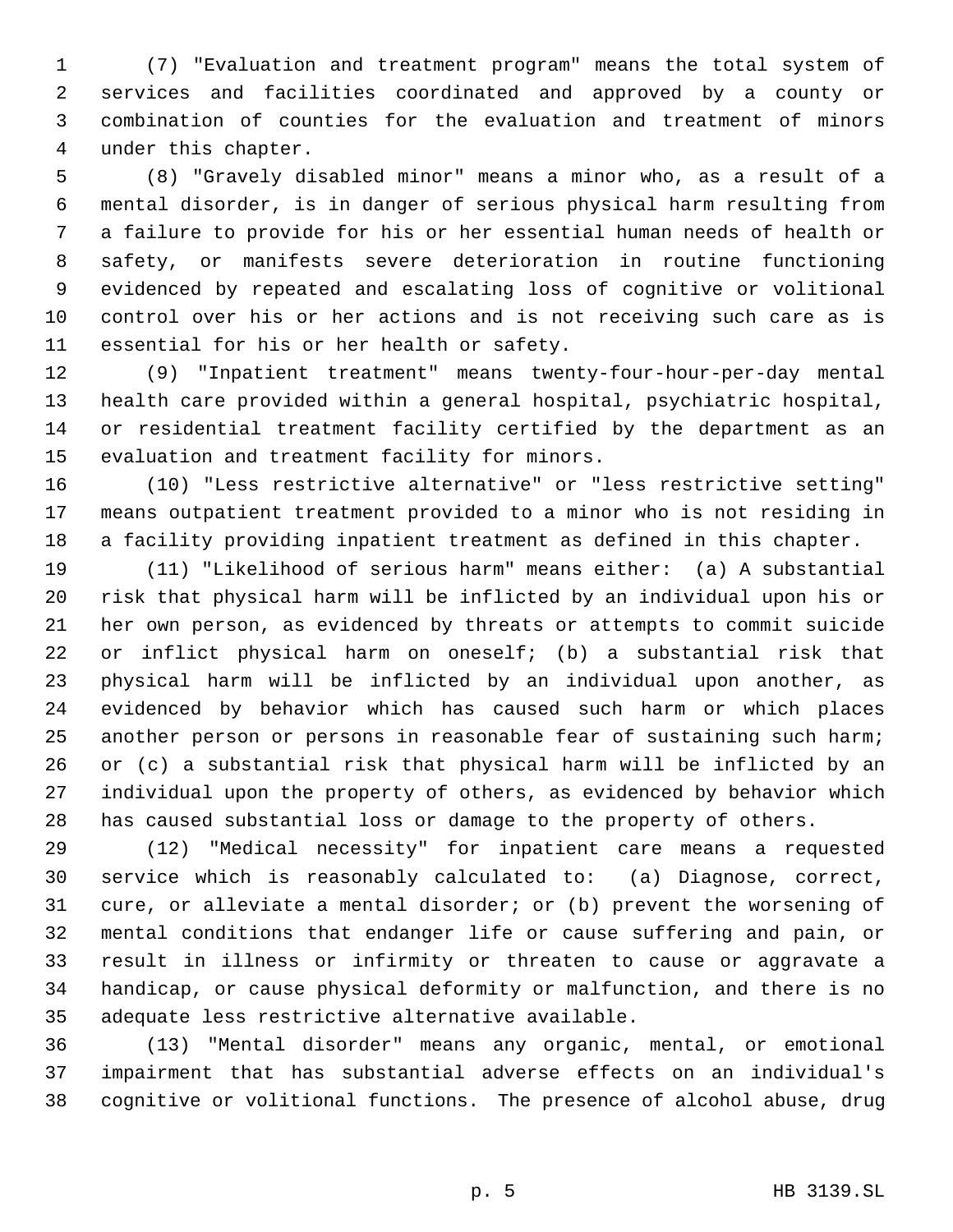abuse, juvenile criminal history, antisocial behavior, or mental retardation alone is insufficient to justify a finding of "mental disorder" within the meaning of this section.

 (14) "Mental health professional" means a psychiatrist, psychologist, psychiatric nurse, or social worker, and such other mental health professionals as may be defined by rules adopted by the secretary under this chapter.

(15) "Minor" means any person under the age of eighteen years.

 (16) "Outpatient treatment" means any of the nonresidential services mandated under chapter 71.24 RCW and provided by licensed 11 services providers as identified by RCW 71.24.025( $(\frac{4}{3})$ ).

(17) "Parent" means:

 (a) A biological or adoptive parent who has legal custody of the child, including either parent if custody is shared under a joint custody agreement; or

 (b) A person or agency judicially appointed as legal guardian or custodian of the child.

 (18) "Professional person in charge" or "professional person" means a physician or other mental health professional empowered by an evaluation and treatment facility with authority to make admission and discharge decisions on behalf of that facility.

 (19) "Psychiatric nurse" means a registered nurse who has a bachelor's degree from an accredited college or university, and who has had, in addition, at least two years' experience in the direct treatment of mentally ill or emotionally disturbed persons, such experience gained under the supervision of a mental health professional. "Psychiatric nurse" shall also mean any other registered nurse who has three years of such experience.

 (20) "Psychiatrist" means a person having a license as a physician in this state who has completed residency training in psychiatry in a program approved by the American Medical Association or the American Osteopathic Association, and is board eligible or board certified in psychiatry.

 (21) "Psychologist" means a person licensed as a psychologist under chapter 18.83 RCW.

 (22) "Responsible other" means the minor, the minor's parent or estate, or any other person legally responsible for support of the minor.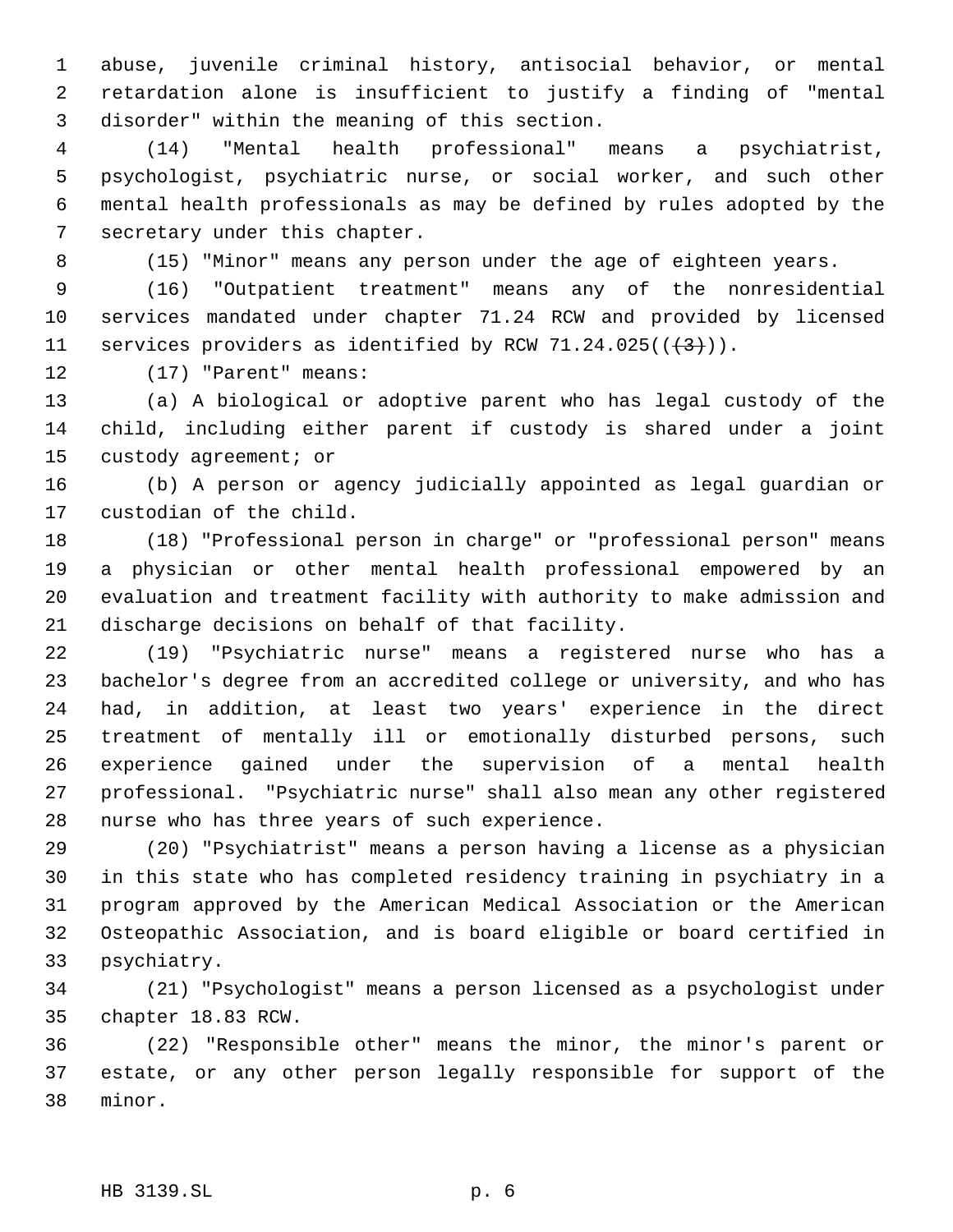(23) "Secretary" means the secretary of the department or secretary's designee.

 (24) "Start of initial detention" means the time of arrival of the minor at the first evaluation and treatment facility offering inpatient treatment if the minor is being involuntarily detained at the time. With regard to voluntary patients, "start of initial detention" means the time at which the minor gives notice of intent to leave under the provisions of this chapter.

 **Sec. 3.** RCW 71.34.500 and 2005 c 371 s 2 are each amended to read as follows:

 (1) A minor thirteen years or older may admit himself or herself to an evaluation and treatment facility for inpatient mental treatment, without parental consent. The admission shall occur only if the professional person in charge of the facility concurs with the need for 15 inpatient treatment. Parental authorization, or authorization from a person who may consent on behalf of the minor pursuant to RCW 7.70.065, is required for inpatient treatment of a minor under the age of thirteen.

 (2) When, in the judgment of the professional person in charge of an evaluation and treatment facility, there is reason to believe that a minor is in need of inpatient treatment because of a mental disorder, and the facility provides the type of evaluation and treatment needed by the minor, and it is not feasible to treat the minor in any less restrictive setting or the minor's home, the minor may be admitted to an evaluation and treatment facility.

 (3) Written renewal of voluntary consent must be obtained from the applicant no less than once every twelve months. The minor's need for continued inpatient treatments shall be reviewed and documented no less than every one hundred eighty days.

 **Sec. 4.** RCW 71.34.530 and 1998 c 296 s 12 are each amended to read as follows:

 Any minor thirteen years or older may request and receive outpatient treatment without the consent of the minor's parent. Parental authorization, or authorization from a person who may consent